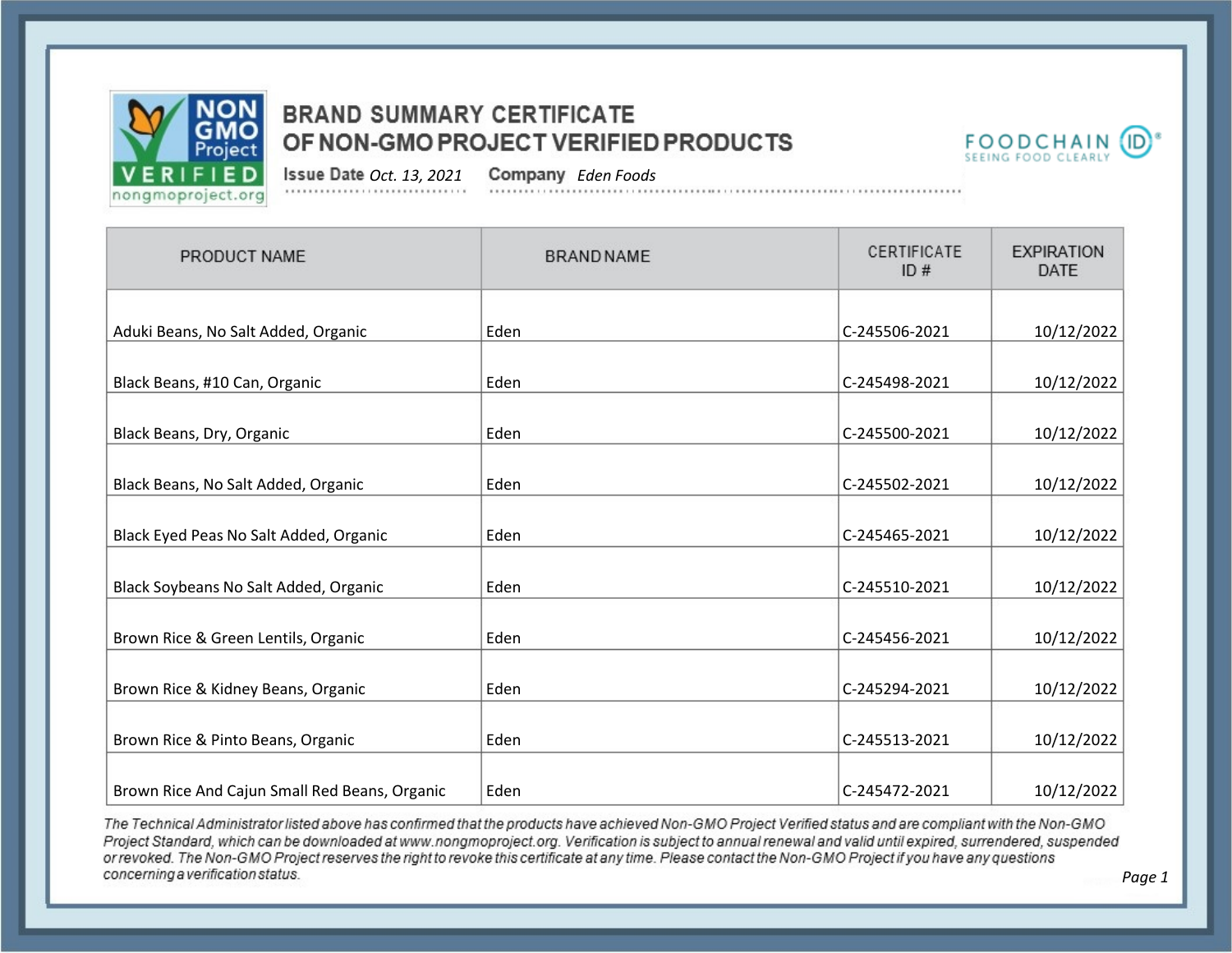



*Oct. 13, 2021 Eden Foods*

| PRODUCT NAME                                                        | <b>BRAND NAME</b> | CERTIFICATE<br>ID# | <b>EXPIRATION</b><br><b>DATE</b> |
|---------------------------------------------------------------------|-------------------|--------------------|----------------------------------|
|                                                                     |                   |                    |                                  |
| Brown Rice Flakes, Organic                                          | Eden              | C-245460-2021      | 10/12/2022                       |
| Buckwheat, Organic                                                  | Eden              | C-245514-2021      | 10/12/2022                       |
| Butter Beans, No Salt Added, Organic                                | Eden              | C-245505-2021      | 10/12/2022                       |
| Cannellini Beans, #10 Can, Organic                                  | Eden              | C-245508-2021      | 10/12/2022                       |
| Cannellini Beans, Canned, No Salt Added, Organic                    | Eden              | C-245478-2021      | 10/12/2022                       |
| Caribbean Rice & Beans, Organic                                     | Eden              | C-245497-2021      | 10/12/2022                       |
| Chili Made With Kidney Beans, Kamut & Spices                        | Eden              | C-245483-2021      | 10/12/2022                       |
| Chili Made With Organic Black Beans, Quinoa &<br><b>Spices</b>      | Eden              | C-245512-2021      | 10/12/2022                       |
| Chili Made With Organic Great Northerns, Barley, &<br><b>Spices</b> | Eden              | C-245495-2021      | 10/12/2022                       |
| Chili Made With Organic Pinto Beans, Spelt, & Spices Eden           |                   | C-245509-2021      | 10/12/2022                       |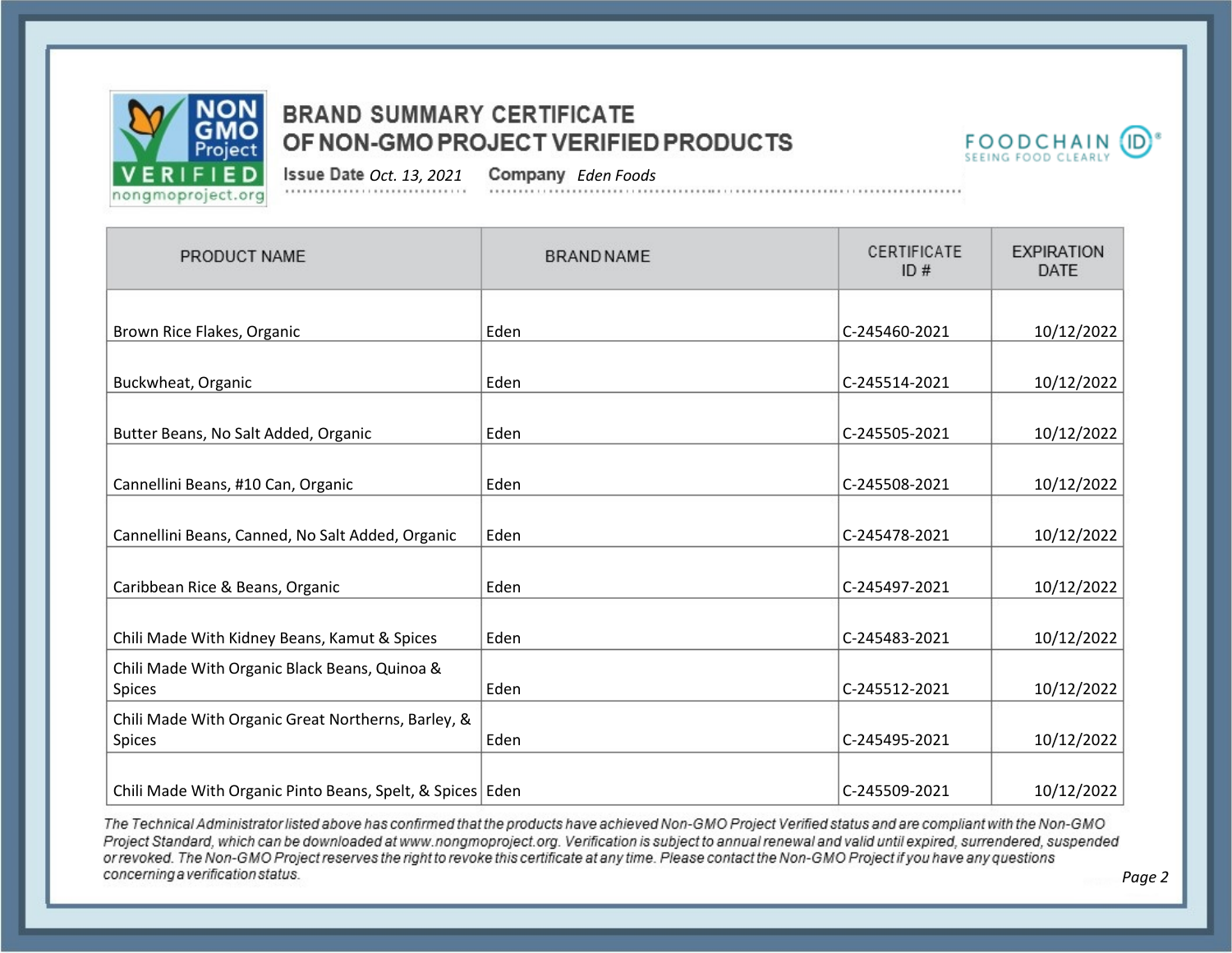



*Oct. 13, 2021 Eden Foods*

| PRODUCT NAME                                             | <b>BRAND NAME</b> | CERTIFICATE<br>ID# | <b>EXPIRATION</b><br><b>DATE</b> |
|----------------------------------------------------------|-------------------|--------------------|----------------------------------|
|                                                          |                   |                    |                                  |
| Curried Rice & Lentils, Organic                          | Eden              | C-245484-2021      | 10/12/2022                       |
| <b>Dried Cherries Montmorency Tart</b>                   | Eden              | C-245496-2021      | 10/12/2022                       |
| Dried Cranberries, apple sweetened, Organic              | Eden              | C-245499-2021      | 10/12/2022                       |
| Dried Wild Blueberries, apple sweetened, Organic         | Eden              | C-245464-2021      | 10/12/2022                       |
| Garbanzo Beans # 10 Can, Organic                         | Eden              | C-245489-2021      | 10/12/2022                       |
| Garbanzo Beans (Chick Peas), No Salt Added, Organid Eden |                   | C-245474-2021      | 10/12/2022                       |
| Garbanzo Beans, Dry, Organic                             | Eden              | C-245480-2021      | 10/12/2022                       |
| Great Northern Beans, No Salt Added, Organic             | Eden              | C-245503-2021      | 10/12/2022                       |
| Green Lentils, Dry, Organic                              | Eden              | C-245461-2021      | 10/12/2022                       |
| Kamut & Buckwheat Rigatoni, Organic, 100% Whole<br>Grain | Eden              | C-245467-2021      | 10/12/2022                       |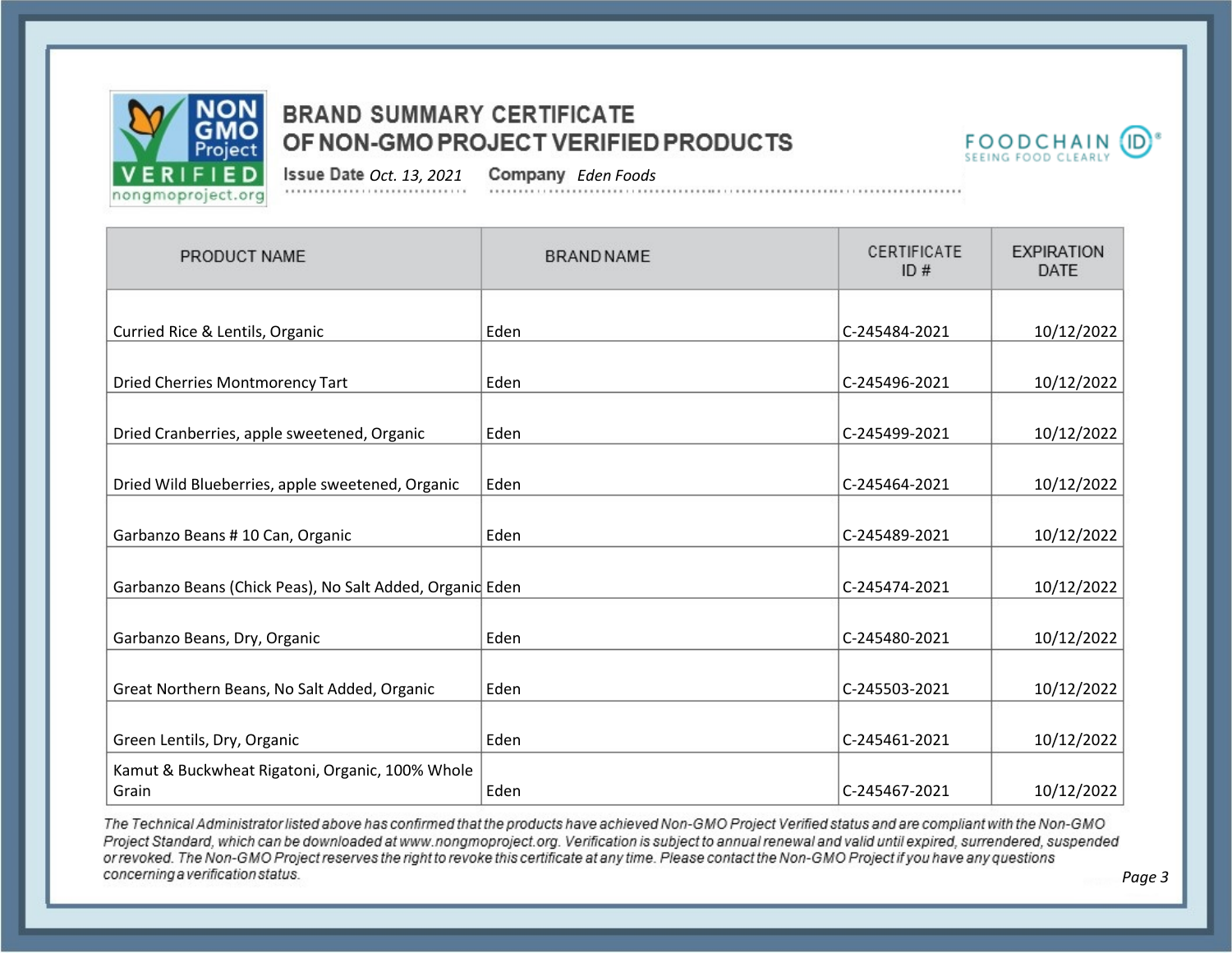



*Oct. 13, 2021 Eden Foods*

| PRODUCT NAME                                            | <b>BRAND NAME</b> | CERTIFICATE<br>ID# | <b>EXPIRATION</b><br><b>DATE</b> |
|---------------------------------------------------------|-------------------|--------------------|----------------------------------|
| Kamut & Quinoa Twisted Pair, Organic, 100% Whole        |                   |                    |                                  |
| Grain                                                   | Eden              | C-245494-2021      | 10/12/2022                       |
|                                                         |                   |                    |                                  |
| Kamut Ditalini, Organic, 100% Whole Grain               | Eden              | C-245491-2021      | 10/12/2022                       |
|                                                         |                   |                    |                                  |
| Kamut Elbows, Organic, 100% Whole Grain                 | Eden              | C-245476-2021      | 10/12/2022                       |
|                                                         |                   |                    |                                  |
| Kamut Flakes, Organic                                   | Eden              | C-245511-2021      | 10/12/2022                       |
|                                                         |                   |                    |                                  |
| Kamut Spaghetti, Organic, 100% Whole Grain              | Eden              | C-245469-2021      | 10/12/2022                       |
|                                                         |                   |                    |                                  |
| Kamut Spirals, Organic, 100% Whole Grain                | Eden              | C-245507-2021      | 10/12/2022                       |
|                                                         |                   |                    |                                  |
| Kamut Vegetable Spirals, Organic, 100% Whole Grain Eden |                   | C-245471-2021      | 10/12/2022                       |
|                                                         |                   |                    |                                  |
| Kidney Beans #10 Can, Organic                           | Eden              | C-245488-2021      | 10/12/2022                       |
|                                                         |                   |                    |                                  |
| Kidney Beans No Salt Added, Organic                     | Eden              | C-245492-2021      | 10/12/2022                       |
|                                                         |                   |                    |                                  |
| Mexican Rice And Black Beans, Organic                   | Eden              | C-245457-2021      | 10/12/2022                       |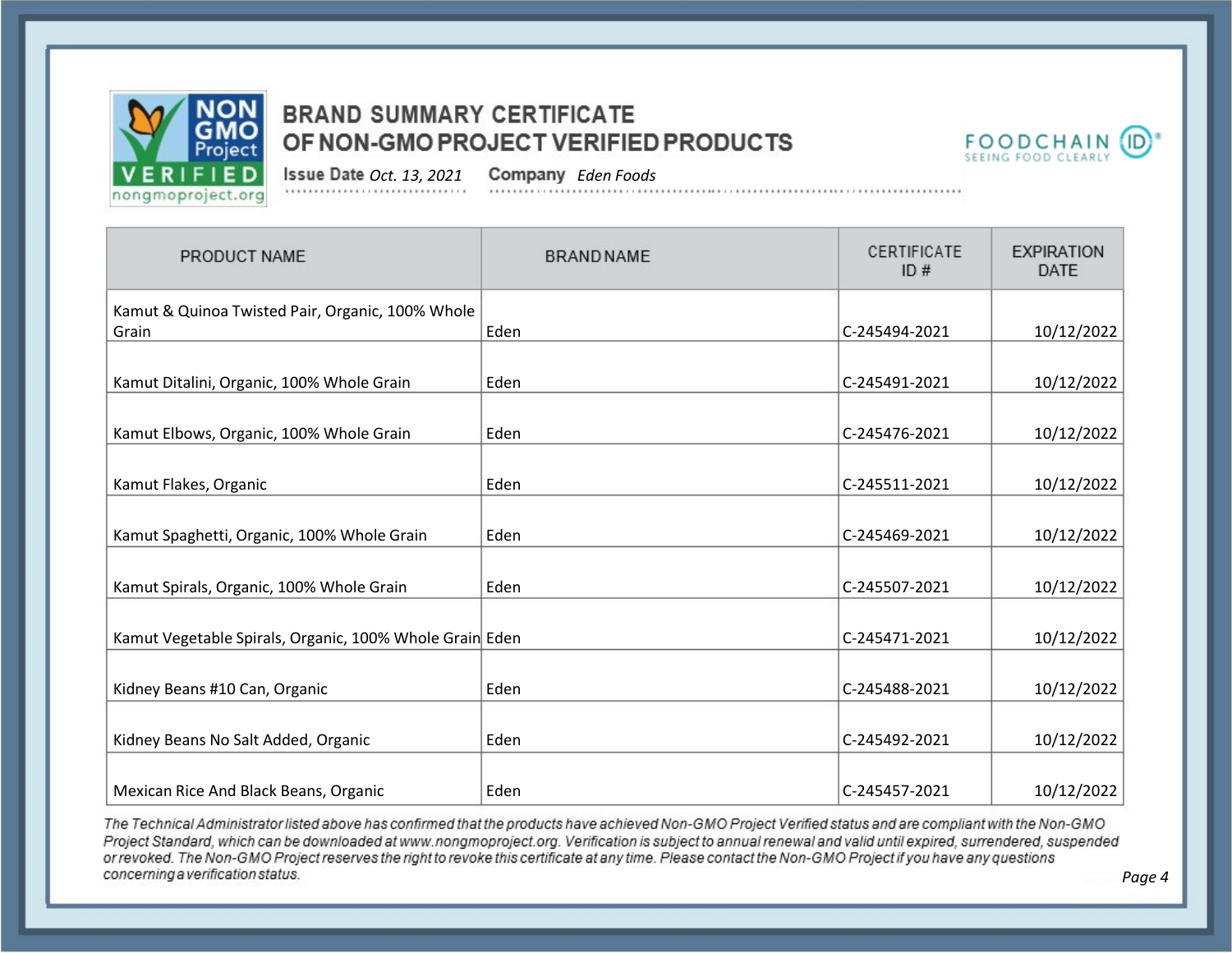



*Oct. 13, 2021 Eden Foods*

| PRODUCT NAME                          | <b>BRAND NAME</b> | CERTIFICATE<br>ID# | <b>EXPIRATION</b><br><b>DATE</b> |
|---------------------------------------|-------------------|--------------------|----------------------------------|
| Millet, Organic                       | Eden              | C-245466-2021      | 10/12/2022                       |
| Mirin Rice Cooking Wine               | Eden              | C-245298-2021      | 10/12/2022                       |
| Moroccan Rice And Chick Peas, Organic | Eden              | C-245485-2021      | 10/12/2022                       |
| Muesli, Cinnamon, Organic             | Eden              | C-245493-2021      | 10/12/2022                       |
| Muesli, Organic                       | Eden              | C-245473-2021      | 10/12/2022                       |
| Navy Beans, #10 Can, Organic          | Eden              | C-245295-2021      | 10/12/2022                       |
| Navy Beans, Dry, Organic              | Eden              | C-245482-2021      | 10/12/2022                       |
| Navy Beans, No Salt Added, Organic    | Eden              | C-245463-2021      | 10/12/2022                       |
| Oat Flakes, Organic                   | Eden              | C-245297-2021      | 10/12/2022                       |
| Pinto Beans, #10 Can, Organic         | Eden              | C-245475-2021      | 10/12/2022                       |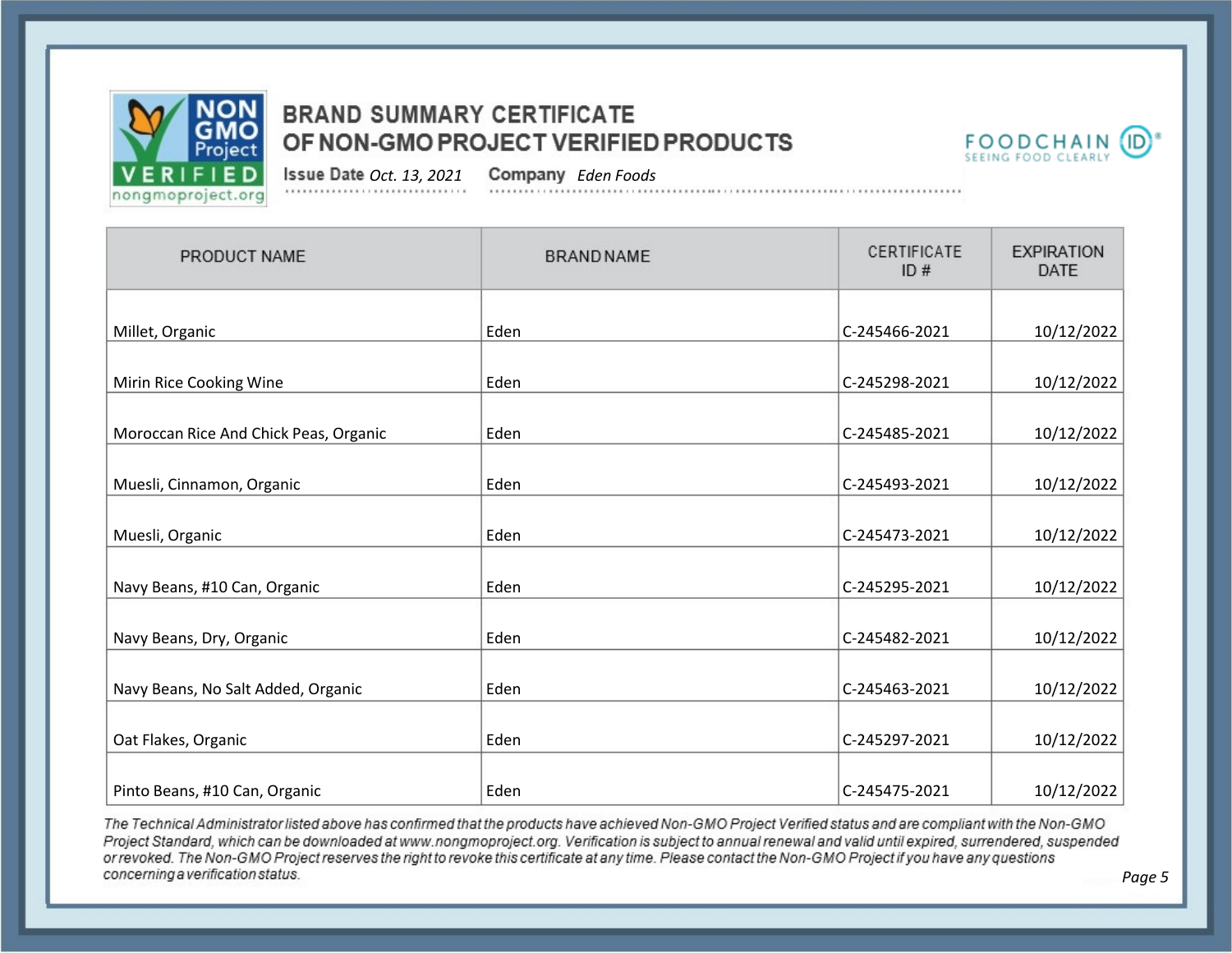



*Page 6*

*Oct. 13, 2021 Eden Foods*

| PRODUCT NAME                                            | <b>BRAND NAME</b> | CERTIFICATE<br>ID# | <b>EXPIRATION</b><br><b>DATE</b> |
|---------------------------------------------------------|-------------------|--------------------|----------------------------------|
|                                                         |                   |                    |                                  |
| Pinto Beans, Dry, Organic                               | Eden              | C-245487-2021      | 10/12/2022                       |
| Pinto Beans, No Salt Added, Organic                     | Eden              | C-245486-2021      | 10/12/2022                       |
| Popcorn, Yellow, Organic                                | Eden              | C-245501-2021      | 10/12/2022                       |
| Quinoa, Organic - Imported, Andean                      | Eden              | C-245458-2021      | 10/12/2022                       |
| Red Quinoa, Organic                                     | Eden              | C-245479-2021      | 10/12/2022                       |
| Rye Flakes, Organic                                     | Eden              | C-245455-2021      | 10/12/2022                       |
| Small Red Beans, No Salt Added, Organic                 | Eden              | C-245468-2021      | 10/12/2022                       |
| Spanish Rice And Pinto Beans, Organic                   | Eden              | C-245462-2021      | 10/12/2022                       |
| Spelt & Buckwheat Gemelli, Organic, 100% Whole<br>Grain | Eden              | C-245296-2021      | 10/12/2022                       |
| Spelt Flakes, Organic                                   | Eden              | C-245470-2021      | 10/12/2022                       |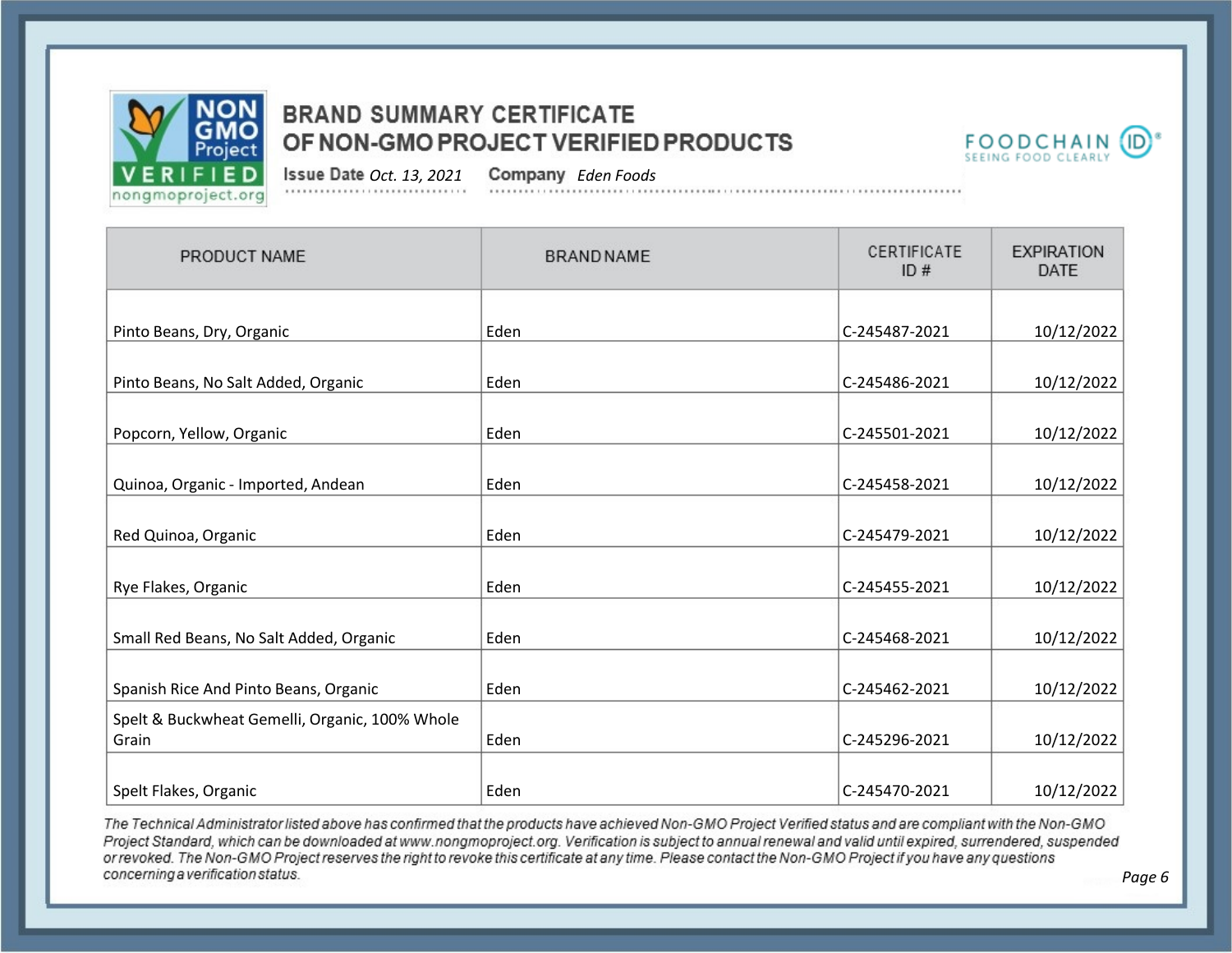



*Page 7*

*Oct. 13, 2021 Eden Foods*

| PRODUCT NAME                                            | <b>BRAND NAME</b> | CERTIFICATE<br>ID# | <b>EXPIRATION</b><br><b>DATE</b> |
|---------------------------------------------------------|-------------------|--------------------|----------------------------------|
| Spelt Ribbons, Organic, 100% Whole Grain                | Eden              | C-245516-2021      | 10/12/2022                       |
| Spelt Spaghetti, Organic, 100% Whole Grain              | Eden              | C-245477-2021      | 10/12/2022                       |
| Tamari Soy Sauce Naturally Brewed, Domestic,<br>Organic | Eden              | C-245515-2021      | 10/12/2022                       |
| Tamari Soy Sauce Naturally Brewed, Imported,<br>Organic | Eden              | C-245481-2021      | 10/12/2022                       |
| Vegetable Alphabets, Organic, 60% Whole Grain           | Eden              | C-245504-2021      | 10/12/2022                       |
| Vegetable Spirals, Organic                              | Eden              | C-245459-2021      | 10/12/2022                       |
| <b>Wild Rice</b>                                        | Eden              | C-245490-2021      | 10/12/2022                       |
|                                                         |                   |                    |                                  |
|                                                         |                   |                    |                                  |
|                                                         |                   |                    |                                  |